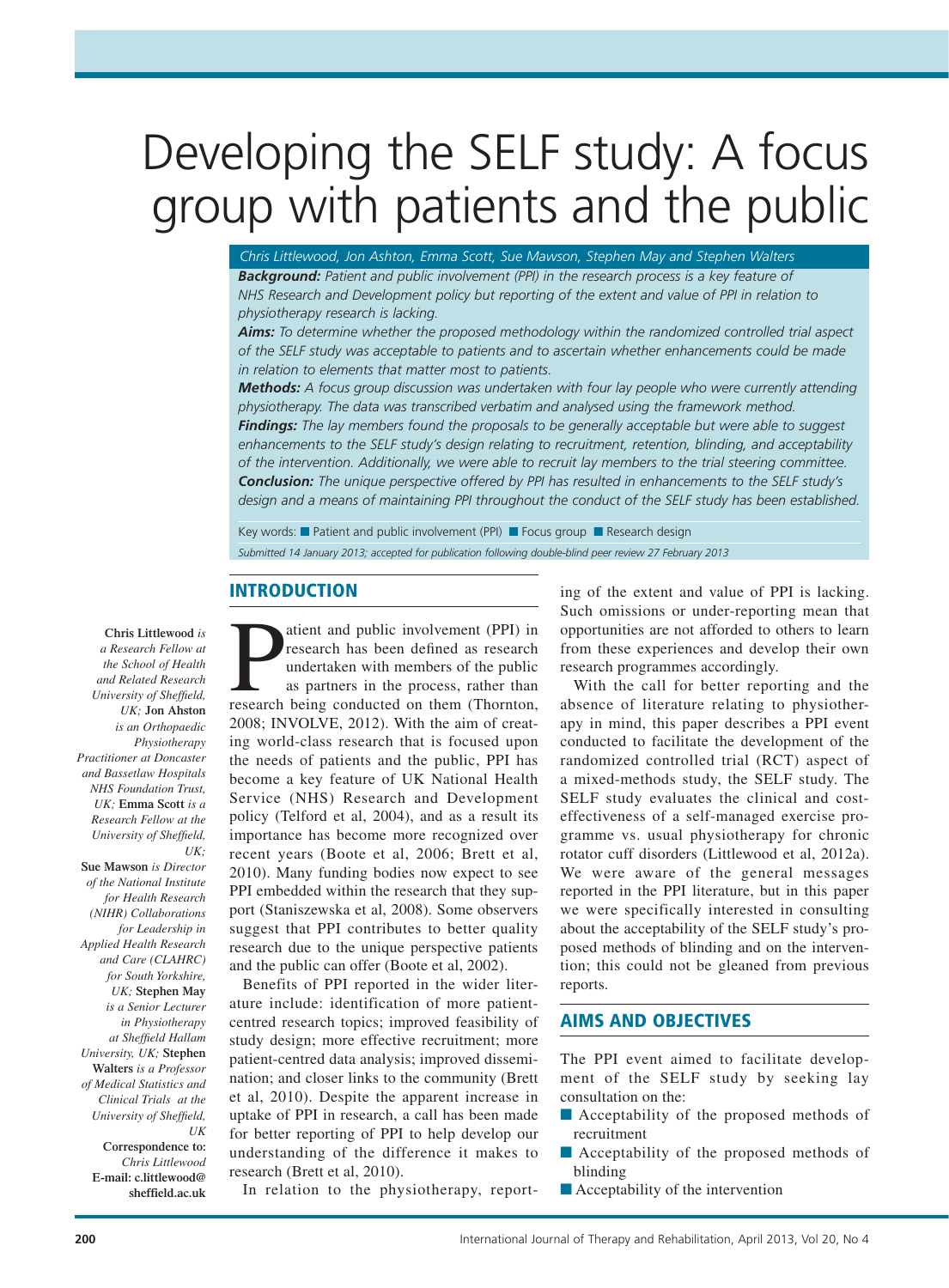■ Measures to minimize loss to follow-up.

These objectives were set to reflect issues that are widely regarded as being problematic when conducting RCTs generally (Torgerson and Torgerson, 2008), but in relation to blinding and acceptability of the intervention these objectives were set to reflect specific issues relating to the SELF study.

To maintain ongoing PPI an additional objective was to recruit lay people to the SELF study trial steering committee with the remit of monitoring the progress of that study. This final objective reflects a move from consultative PPI where the control remains with the academic researchers, to a more equal partnership where decision-making is shared (Brett et al, 2010).

# **METHODS**

In accordance with the National Research Ethics Service (NRES) guidance, ethical approval was not required for this involvement event.

While the protocol for the SELF study was under development, we undertook the focus group discussion. Posters advertized the focus group to potential lay members in the physiotherapy department of the host NHS institution where the SELF study was due to be conducted. The poster simply asked for volunteers who would be willing to contribute to a discussion about our proposed research. We invited adults (>18 years old) under the care of physiotherapy services to contact Chris Littlewood (CL) or John Ashton (JA) in person, via the telephone or by e-mail, to indicate their interest, and to discuss their potential role and extent of their involvement.

We used a convenience sampling approach for pragmatic reasons relating to recruitment and time available prior to the SELF study's RCT protocol submission for ethical approval. Most of the objectives of this study, with the possible exception of gauging the intervention's acceptability, might be regarded as generic and therefore relevant to any willing service user. However, it is unclear whether purposive sampling of potentially-eligible SELF study participants would have offered any further or contradictory information to that offered by patients currently attending physiotherapy for non-shoulder related disorders.

#### The focus group

When members consented to be involved they were invited to attend the focus group discussion led by CL and JA within the physiotherapy department of the host institution. To express

gratitude for their involvement the participants received a £25 voucher and reimbursement of travel expenses.

The focus group commenced with introductions and all members were aware that CL and JA were researchers and physiotherapists by background. A structured topic guide was developed, with reference to the study's objectives, to facilitate discussion which was recorded and transcribed verbatim by CL. Member responses were anonymised.

We analysed the data using the framework approach, which incorporates the following stages:

- Familiarization—where key ideas and themes are identified
- $\blacksquare$  Identification of a thematic framework by which the data can be examined
- $\blacksquare$  Indexing—application of the thematic framework to all the data
- $\blacksquare$  Charting—where the data is organized according to the defined thematic framework
- Mapping and interpretation—where the charts are used to define concepts and find associations with a view to providing explanations for the findings (Pope et al, 2000).

This approach is widely recognized as appropriate for applied research in which the objectives are set *a priori* (Pope et al, 2000). CL undertook the analysis and then JA reviewed and verified this analysis.

Subsequently, we produced a lay summary detailing key messages from the discussion and how the proposed research was to be developed as a result. The participants were sent a copy of this summary and invited to respond. Three out of the four members responded and approved the proposed changes. One member did not respond for unknown reasons, despite prompting.

#### RESULTS

Four patient members contributed to the focus group. Six initially volunteered but two, without explanation, did not attend on the day. All patients were female (age range 19–80 years) and currently attending physiotherapy for a range of musculoskeletal disorders, including past and present shoulder disorders.

The discussion began with the members briefly describing their previous involvement with research. Two of the four had previously participated in research: one as a patient and one as the partner of a patient. They were asked to consider if they would volunteer for future research and the factors that might motivate them to do so. All of the members described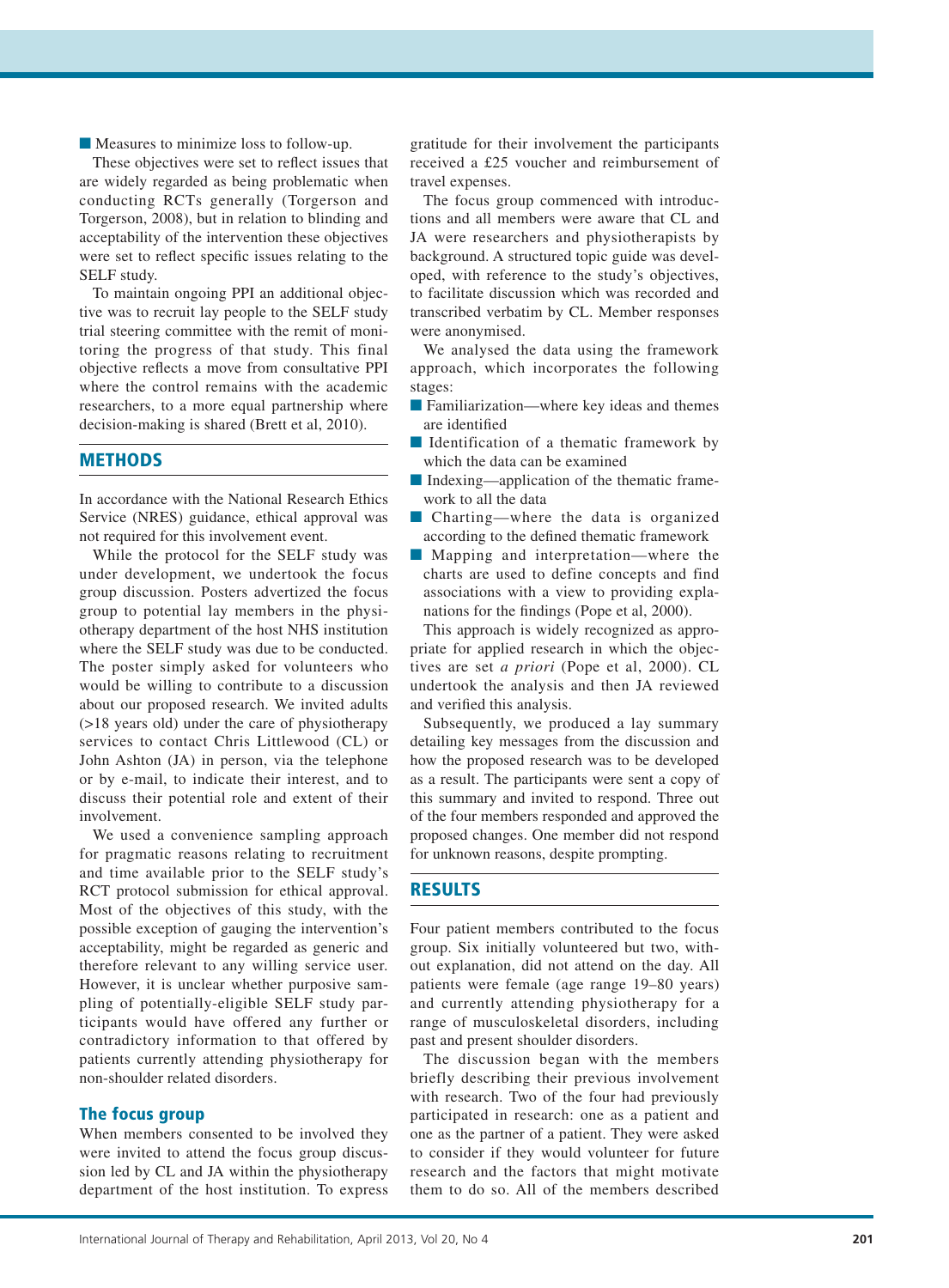personal benefit as a factor but also considered the benefits to the NHS and the wider population. This point was recognized by Member A:

**'...anything that's gonna help me and other people is important...'**

#### Acceptability of the proposed methods of recruitment

We proposed to make initial contact with potential SELF study participants by telephone. Upon receipt of the referral to the physiotherapy department, the information would be screened by a physiotherapist and then the call would be made to those who were potentially eligible. Although the members felt that this was appropriate, they suggested that it might not be the most effective way. The idea of a letter informing the potential participants of the study and the intention to contact them prior to a telephone call was suggested. Member A reflected:

**'If you just get a random call then it's not very good for you. You might be out doing something and if you're busy or whatever and you're not expecting the call then you might just brush it off and not want anything to do with it, so I think the letter's a good idea.'**

Following initial contact the participants would need to undergo a physical examination screening prior to recruitment. This means some of the invited participants would be subsequently excluded, and we were concerned that this might negatively impact upon willingness to volunteer. However, Member B, agreed with the others:

**'No, it wouldn't because (the research physiotherapist) would have decided who were going to be the best people to do this. You would be allocated a physiotherapist anyway wouldn't you, so no.'**

# Acceptability of the proposed methods of blinding

The SELF study was designed to evaluate the clinical and cost effectiveness of a self-managed exercise programme vs. usual physiotherapy. A survey of current UK physiotherapy practice (Littlewood et al, 2012b) relating to rotator cuff disorders has identified that usual physiotherapy might include a range of interventions including advice, stretching, exercise, manual therapy, massage, strapping, acupuncture, electrotherapy, and corticosteroid injection, at the discretion of the treating physiotherapist. However, a proportion of physiotherapists would engage with the philosophy of self-management and prescribe exercise within this framework. Hence in some instances, a programme of self-managed exercise might actually be termed usual physiotherapy.

We initially proposed to describe the intervention and control treatments within the SELF study participant information sheet simply as 'physiotherapy'. The rationale for this was to reflect usual care arrangements, where patients would not typically be aware of the exact content of their physiotherapy programme prior to attending, and also to introduce participant and outcome-assessor blinding, to maximize the proposed study's rigor. Unanimously, the group found this to be acceptable:

**'It wouldn't bother me' (Member B) 'Well you don't know in the first place when you come for physio what it entails so personally it wouldn't bother me' (Member C).**

**'No, I don't think it's important to know exactly what you're going to be doing because you do trust them and you're going to physiotherapy to get your shoulder better. You don't go thinking what am I gonna be doing because you trust them to know what to do' (Member A).**

However, some of the participants recognized that the perceptions some people hold regarding physiotherapy might contribute to resentful demoralisation:

**'...he thought that physiotherapy was massage. He was gonna lay there, you were gonna lay your hands on him and he were gonna walk away and he'd be fine. And because he found out it was exercise he didn't want to come' (Member D).**

With this stimulus, member A then reflected:

**'Personally I like both, the massage and the exercise because the exercise... I don't think that I should just have one...'**

Therefore, although the members initially responded favourably to this design feature,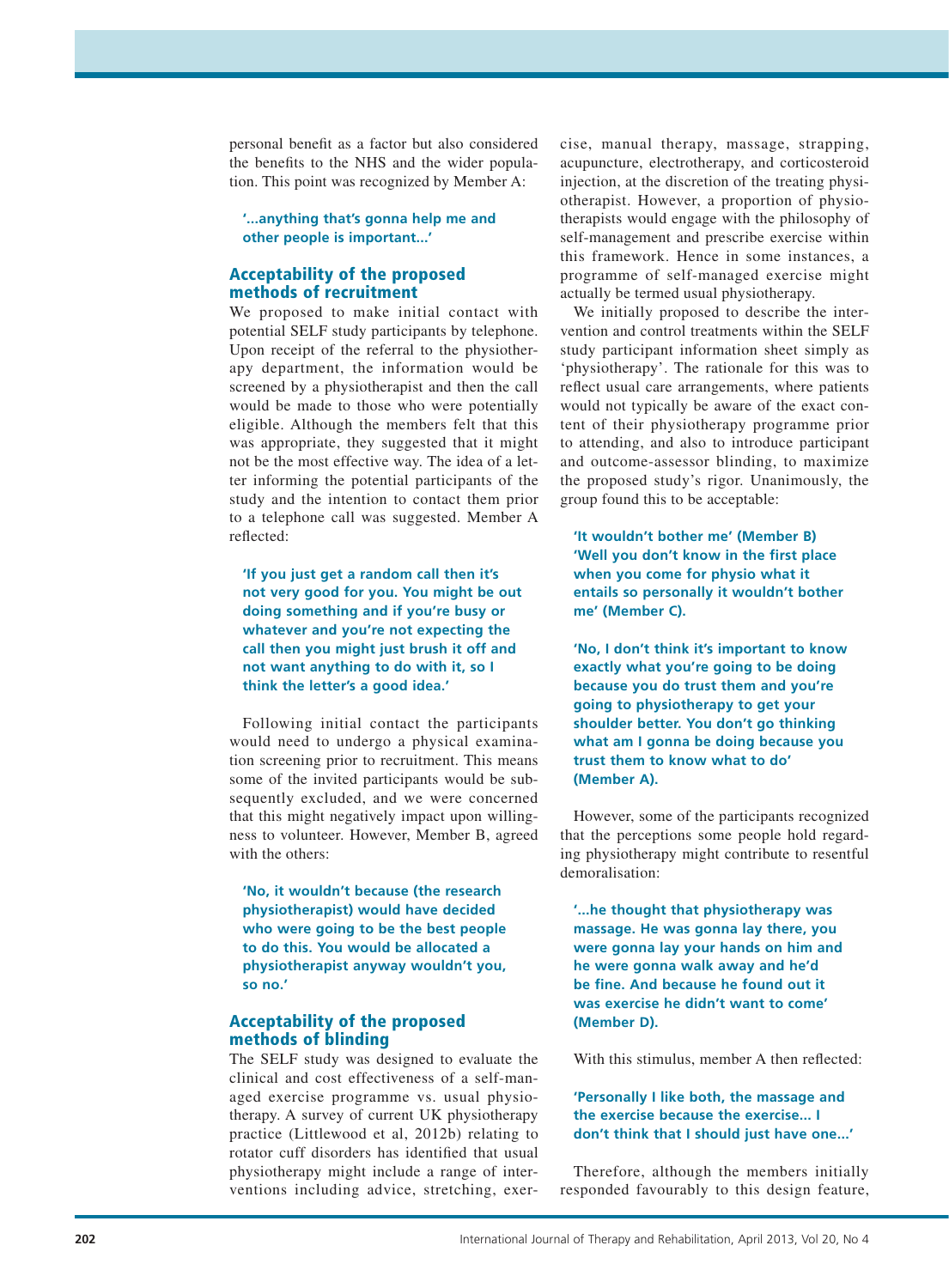they recognized that for some, including themselves, if participants were recruited without prior knowledge of the intervention, then retention might be more problematic than usual.

#### Acceptability of the intervention

The SELF study's proposed intervention was self-managed, loaded exercise. The exercise was to be prescribed by the physiotherapist but completed by the patient independently. It involved exercising the affected shoulder against gravity, a resistive therapeutic band, or a hand weight over three sets of 10–15 repetitions twice per day. We were concerned about resentful demoralisation affecting the intervention group if they were allocated to a selfmanaged programme. However, Member B recognised the role that participant blinding would play:

**'I was just thinking about what (member D) said about people going to think that someone's going to have massage and they're going to have to do exercises but how would they know that other people are going to have massage because that's not what you're going to say are you?'**

However, we recognized the contentious nature of our blinding proposal and were keen to seek lay opinion relating to the study if the ethics committee deemed blinding to be not ethically acceptable. The group raised concerns about the issue of participants maintaining motivation, and hence adherence to the exercise programme, if they weren't attending frequent clinic appointments. For different reasons Member C recognized this was a problem that she was currently encountering:

**'... personally, this last time I've been coming with my knee each week she's sort of changed it and I've gone home and thought ooh I can't remember which exercise I'm supposed to be doing...I am an exercise person anyway, but it went.'**

#### Member D suggested:

**'...I would suggest people that are doing it (exercise) at home need encouragement so they would have to be seen more regularly for me than 3 weeks, because I think they will go home, perhaps do the exercise for a week, and then think um not bothered with this, they're having that done. You** 

#### **know, they do, people do that.'**

The group were reassured that participants would be followed-up at a time convenient to them and which best met their needs. The group were also told the responsibility for carrying out the exercise would remain with the patient and it is not expected that they would return to the clinic to receive therapist-led interventions, e.g. mobilisations, electrotherapy, acupuncture.

We were proposing to provide patients with exercise diaries to monitor adherence, an idea the group felt was useful, and additionally, Member C suggested a modification to enhance the diary by including a picture of the prescribed exercise. Member A commented:

**' I like the idea for the calendar because I think if I had that in my room and every day I looked at it and thought that's the exercise I need to do. I'd probably do it when I got up and do it before I went to bed, if I kept it in my bedroom...I think it's important to have a regular time when you do it and then when you get into a routine, you're not going to forget it.'**

In the same way the literature recognizes the problem, the group identified a potential problem with exercise adherence. The group felt that the idea of an annotated exercise diary supplemented with intermittent clinic attendance, including a review of progress, exercise prescription, and further goal setting, might go some way to addressing this. All the participants were interested to hear that the intervention tends to include only one exercise at any one time, which they deemed to promote adherence. Member B had a different perspective on self-management, suggesting that for some it might be preferred:

**'Yes, well the other thing is that some people are busier than others. You know I've been up there when some people are making an appointment and saying "Ooh no I can't come then." So that's something else that you've got to take into account isn't it?'**

A further issue we identified relating to the intervention's acceptability is that the exercise intervention tends to be uncomfortable. It has been suggested that pain associated with exercise might be a barrier to adherence. However,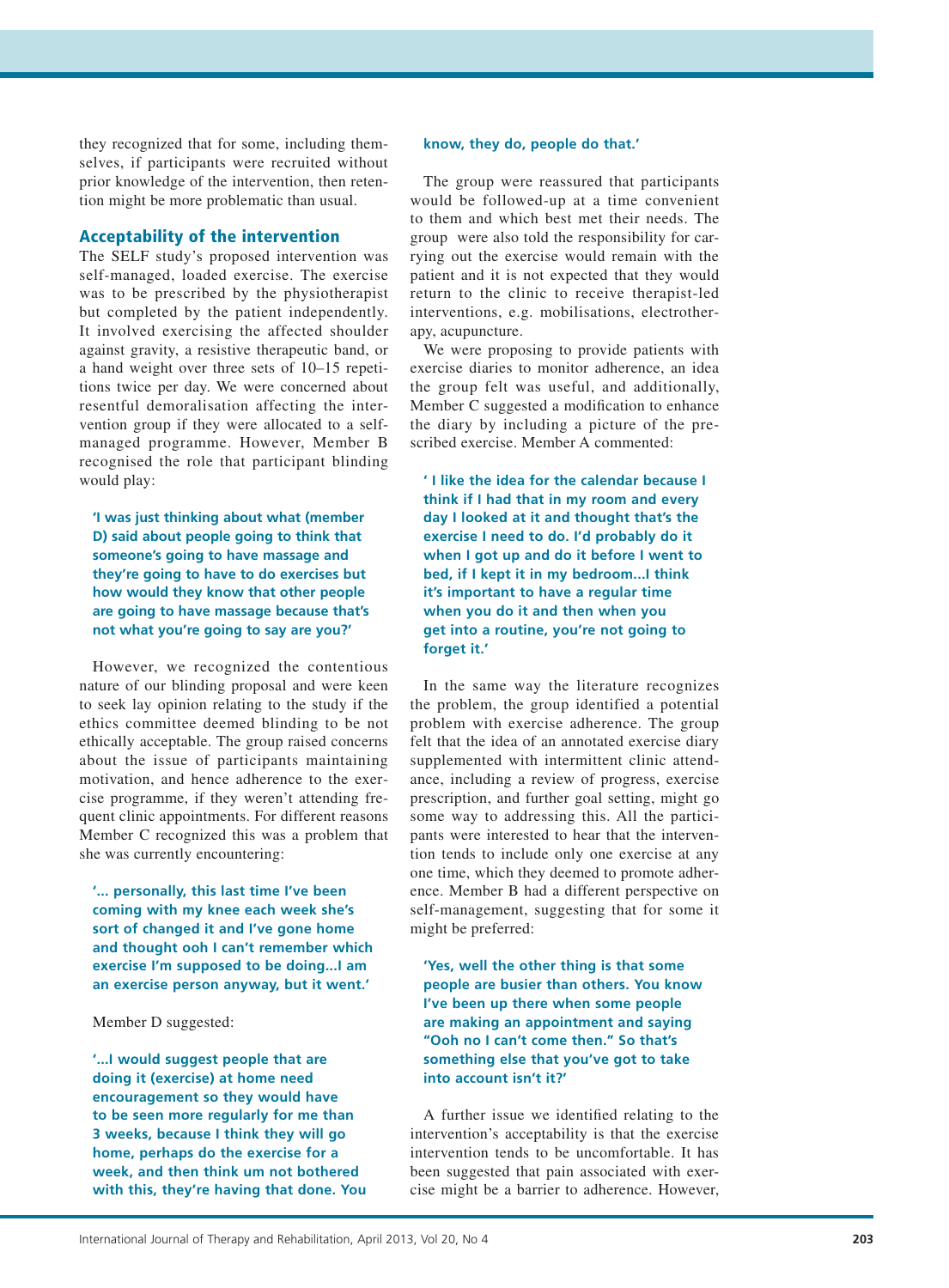#### Member C stated:

## **'I would assume personally that it's gonna hurt...it's so easy not to do that because it hurts but if you do that then you're causing more problems so I would expect it to hurt to make it move.'**

This view was shared by the group but came with the caveat that it was acceptable to undertake painful exercise providing there was a reasonable expectectation of a positive outcome, and providing progress could be measured by setting specific goals. Member B stated:

#### **'And then thinking, well, at least I might be able to get that cup in that cupboard up there, then that's something to aim for.'**

Member D offered another useful view point concerning an experience with her husband which highlights that even when an intervention is not regarded as acceptable initially, these barriers can be overcome with support:

# **'My husband badly damaged his shoulder cuff and he's not an exerciser, and course he came here and came home. "You'll never believe what they've given me." I said, "a rubber band" he said "yeah, how on earth is that going to sort anything?" (laughter). And I said "(husband), it will", and I made him do it every day and he's like "I don't wanna do it, it's hurting" and I'll say, "Well right keep pushing, keep pushing. No pain, no gain." And eventually his shoulder's fine now.'**

# Measures to minimize loss to followup

As with all studies, particularly with longer term follow-up, loss to follow-up is a significant problem. The group was aware of this issue and Member B again recognized:

#### **'I don't know I think you're bound to get people not filling them in no matter what you do...'**

The others recognized that a telephone prompt and stamped addressed envelopes for returning forms would provide a stimulus to them. They added that an incentive, particularly a monetary incentive, would significantly increase their chances of completing and returning follow-up data forms:

**'There's got to be some carrot ... It doesn't have to be a big incentive, just an incentive' (Member D).** 

#### Participant reflection

To conclude the focus group discussion, we asked members to reflect upon their experience. They were pleased that research was being undertaken and keen to be involved in such a process. They felt they had contributed positively to the study's development and all wished to remain involved in some capacity and to understand how their input has influenced the research. Member A concluded:

**'...if it helps other people, what we've done today, it's a good thing...and I've enjoyed being able to do that.'** 

### **DISCUSSION**

The value of involving patients and the public in the design and conduct of research is now widely recognized. This study sought current physiotherapy attendees' opinion on the design and conduct of an RCT evaluating a self-managed exercise programme vs. usual physiotherapy for chronic rotator cuff disorders.

Throughout the focus group discussion the members found our proposals to be generally acceptable. However, in keeping with the wider body of literature (Brett et al, 2010), participants offered strategies with the potential to enhance the SELF study's design.

The group suggested the SELF study's initial recruitment proposal of 'cold calling' would be improved by approaching potential participants initially by letter. As this approach might enhance our recruitment strategy, we modified the proposed research to reflect it.

We were aware of the contentious nature of our proposal to blind participants to the exact content of the intervention and control arms of the SELF study. Interestingly, the participants did not express their concern on this matter. The participants recognized this was in line with usual clinical practice but also they trusted the physiotherapists responsible for their care. However, the participants offered other reasons for re-considering this feature. Participants raised the idea that potential study participants might have specific expectations of what physiotherapy might entail, including that physiotherapy should incorporate hands-on treatment. Therefore, if we enrolled participants with this perception and did not explain the interven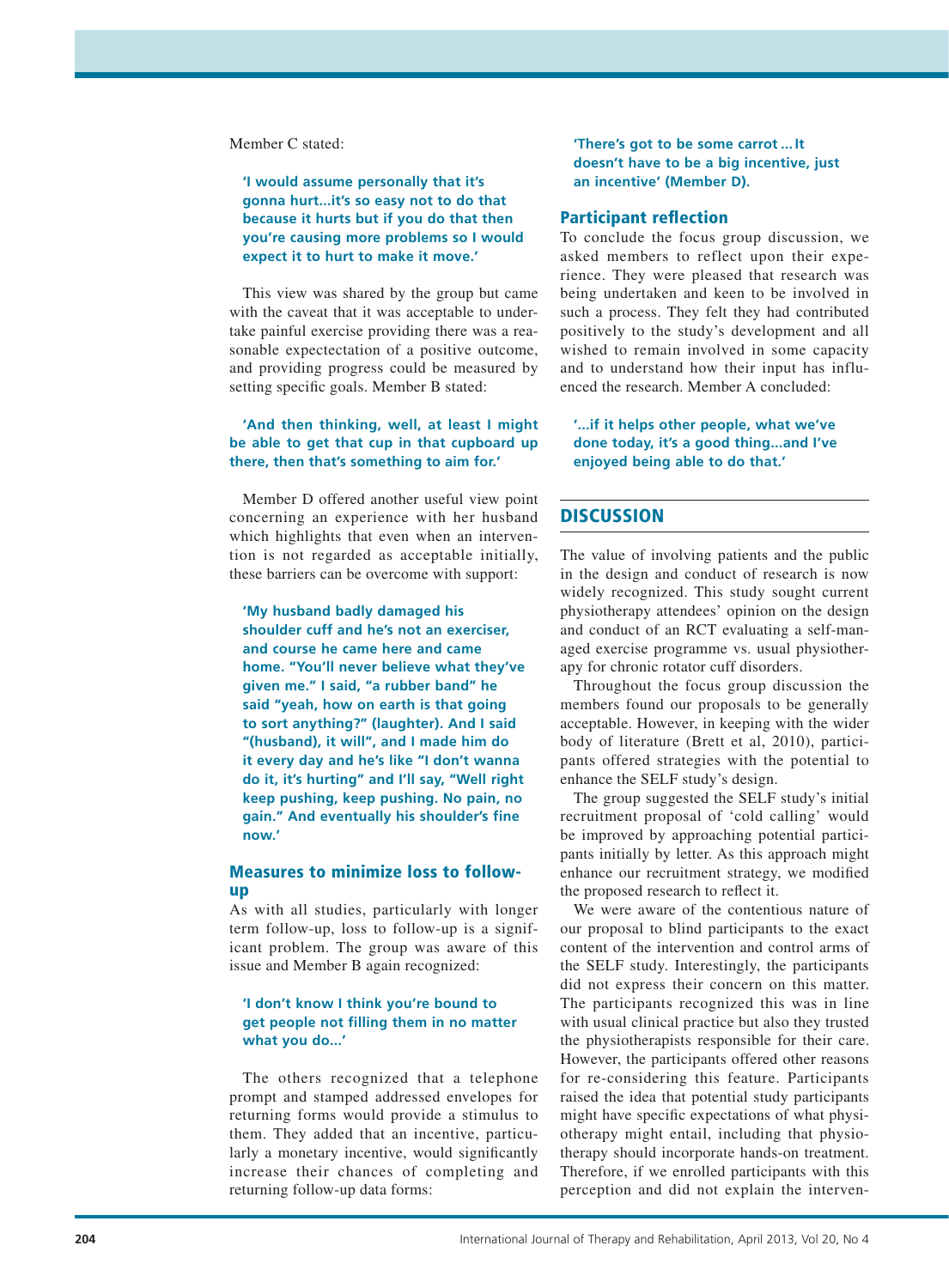tion's exact content, participants might withdraw from the study post-randomization. So, even though there are clear benefits associated with participant blinding there is an important consequence, i.e. attrition bias, which might compromize the validity of the SELF study. This was an issue we had not previously considered and when initial ethical concerns were raised about this feature, rather than defend it we opted to remove participant blinding from the study design and include a full description.

The group discussed two aspects about the intervention's acceptability. Firstly, the fact the intervention revolves around self-management, and secondly, the uncomfortable nature of the prescribed exercise.

Self-management was an approach the group valued, partly because they recognized the recurrent or chronic nature of musculoskeletal disorders and therefore the value of effective self-management as a tool. However, they did recognize the issue of exercise adherence as a potential problem. The group was reassured to know that the self-managed intervention would be supported through intermittent clinic attendance and would be facilitated through the use of an exercise diary. However, they felt this could be enhanced by including a visual illustration of the exercise as well as encouraging the patient and physiotherapist to set specific goals; both of these ideas were incorporated into the proposed research.

The uncomfortable nature of the exercise was not a concern, indeed there was almost an expectation that the exercise should be painful to be of value. The only caveat participants offered was that there should be a reasonable expectation that the intervention will be of benefit, which clearly would always be the case.

Loss to follow-up is a problem across RCTs. The group recognized this and acknowledged the potential value of the methods we were proposing to address this. However, the idea of including an incentive for participants to return all questionnaires seemed to be the most appealing and would apparently stimulate this group to return the questionnaires. Due to lack of funds, this idea was not incorporated into the SELF study but will be a feature of future funding applications.

Finally, we were keen to maintain and enhance PPI with the SELF study. We were hoping to recruit one or two lay members to the trial steering committee from this focus group. Surprisingly, when invited all four participants were very keen to maintain involvement and actively contribute to the conduct of the study.

Two participants are currently fully engaged members of the SELF trial steering committee. Implications

This PPI event has proven to be a useful component while designing the SELF study. The unique lay perspectives participants offered have resulted in changes to the proposed SELF study protocol, including:

- $\blacksquare$  Initial approach by letter
- $\blacksquare$  A full description of the content of the treatment arms
- An enhanced exercise diary incorporating a visual illustration of any prescribed exercise
- $\blacksquare$  Enhanced recognition of the potential training needs of the physiotherapists involved.

In terms of the implications for other researchers, PPI is clearly valuable. Despite the increasing body of non-physiotherapy literature detailing the potential benefits of PPI, studies such as this enable exploration of possible studyspecific contentious issues. Such study-specific explorations can facilitate enhancements to study design in ways that matter most to patients. Additionally, a platform upon which to maintain lay involvement throughout the design and conduct of a study has been developed.

#### Limitations

We conducted one focus group on one occasion with four members. This small number of participants was not a random sample of the population and might not be representative of the opinions that would be reported by the wider population. This small number partly reflects difficulties in recruiting lay members using the recruitment strategies described and also reflects the limited time frame in which to conduct and usefully apply the findings. It

# **KEY POINTS**

- Patient and public involvement (PPI) is research undertaken with members of the public, as partners in the process, rather than research being conducted on them.
- PPI has the potential to contribute to better quality research due to the unique perspective that patients and the public can offer.
- $\blacksquare$  Lay members recognize the potential for personal benefit when participating with research but also consider the benefits to the NHS and the wider population.
- $\blacksquare$  In this context we consider that PPI resulted in suggestions and strategies with clear potential to enhance the design of our substantive study.
- What matters to the 'professionals' might not always matter to the patients and public.